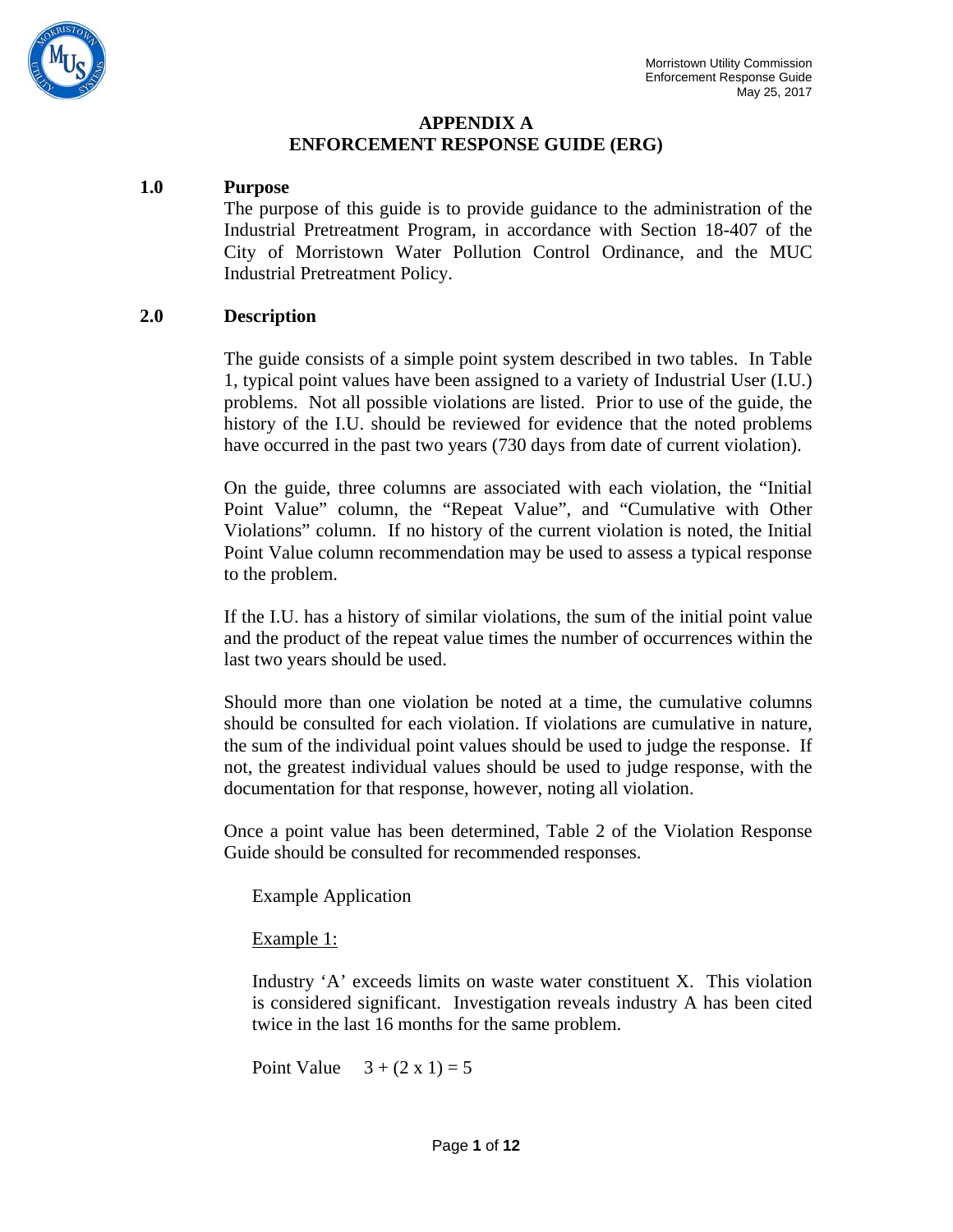

Where  $3 =$  Isolated, but significant discharge limit violation

- $2 =$  Number of previous occurrences
- 1= Repeat value

Options: Civil Injunction or A.O. with \$500 penalty.

Example 2:

Jan. 1, 2015 – Industry notified of requirement to enter pretreatment system.

Response: (2 points) – Letter written

July 1, 2015 – Industry does not voluntarily enter system.

Response: (4 points) – Notice of Violation (NOV) issued

August 1, 2015 – Industry continues to ignore Order.

Response:  $(4 + 2 = 6 \text{ points})$  - A. O. with \$750 penalty.

September 15, 2015 – Industry continues to ignore Order.

Response:  $(4 + 2 + 2 = 8 \text{ points})$  - A.O. with \$3,000 penalty

Situation Resolved.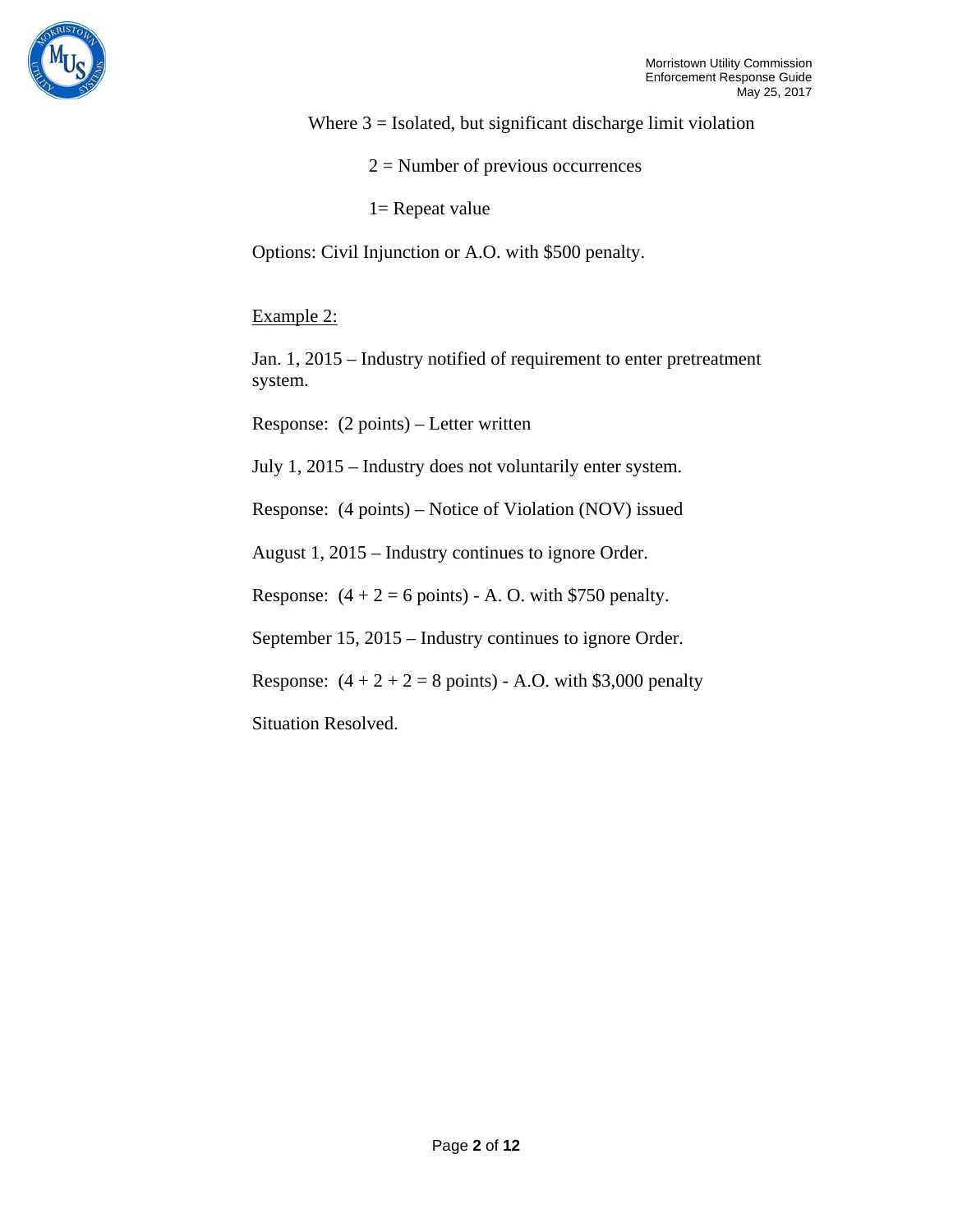

# **TABLE 1** Response Guide for Violation

| DESCRIPTION OF VIOLATION                                         | <b>INITIAL</b><br><b>POINTS</b> | <b>REPEAT</b><br><b>VALUE</b> | <b>CUMULATIVE</b> |
|------------------------------------------------------------------|---------------------------------|-------------------------------|-------------------|
| A. Unpermitted discharge                                         |                                 |                               |                   |
| I.U. unaware of requirement; no harm<br>to POTW/environment      | $\overline{2}$                  | N/A                           | N <sub>O</sub>    |
| I.U. unaware of requirement; harm to<br><b>POTW</b>              | $\overline{4}$                  | N/A                           | N <sub>O</sub>    |
| Failure to apply continues after notice<br>by the POTW           | $\overline{4}$                  | $\overline{2}$                | N <sub>O</sub>    |
| <b>B.</b> Non-permitted discharge<br>(failure to renew)          |                                 |                               |                   |
| I.U. has not submitted application<br>within 10 days of due date | 1                               | 2                             | <b>YES</b>        |
| I.U. has not submitted application<br>within 31 days of due date | $\overline{2}$                  | $\overline{2}$                | <b>YES</b>        |
| C. Exceeding Local or Federal Standard<br>(permit limit)         |                                 |                               |                   |
| Isolated, not significant $\langle$ <2x permit<br>limit)         | $\overline{2}$                  | 1                             | <b>YES</b>        |
| Isolated, significant (no harm) $(>2X)$<br>permit limit)         | 3                               | $\mathbf{1}$                  | <b>YES</b>        |
| Isolated, harm to POTW or<br>environment                         | $\overline{4}$                  | $\overline{2}$                | <b>YES</b>        |
| Multiple-Parameter, no harm to<br>POTW/environment               | $\overline{4}$                  | $\mathbf{1}$                  | <b>YES</b>        |
| Multiple-Parameter, significant<br>(harm)                        | 5                               | $\overline{2}$                | <b>YES</b>        |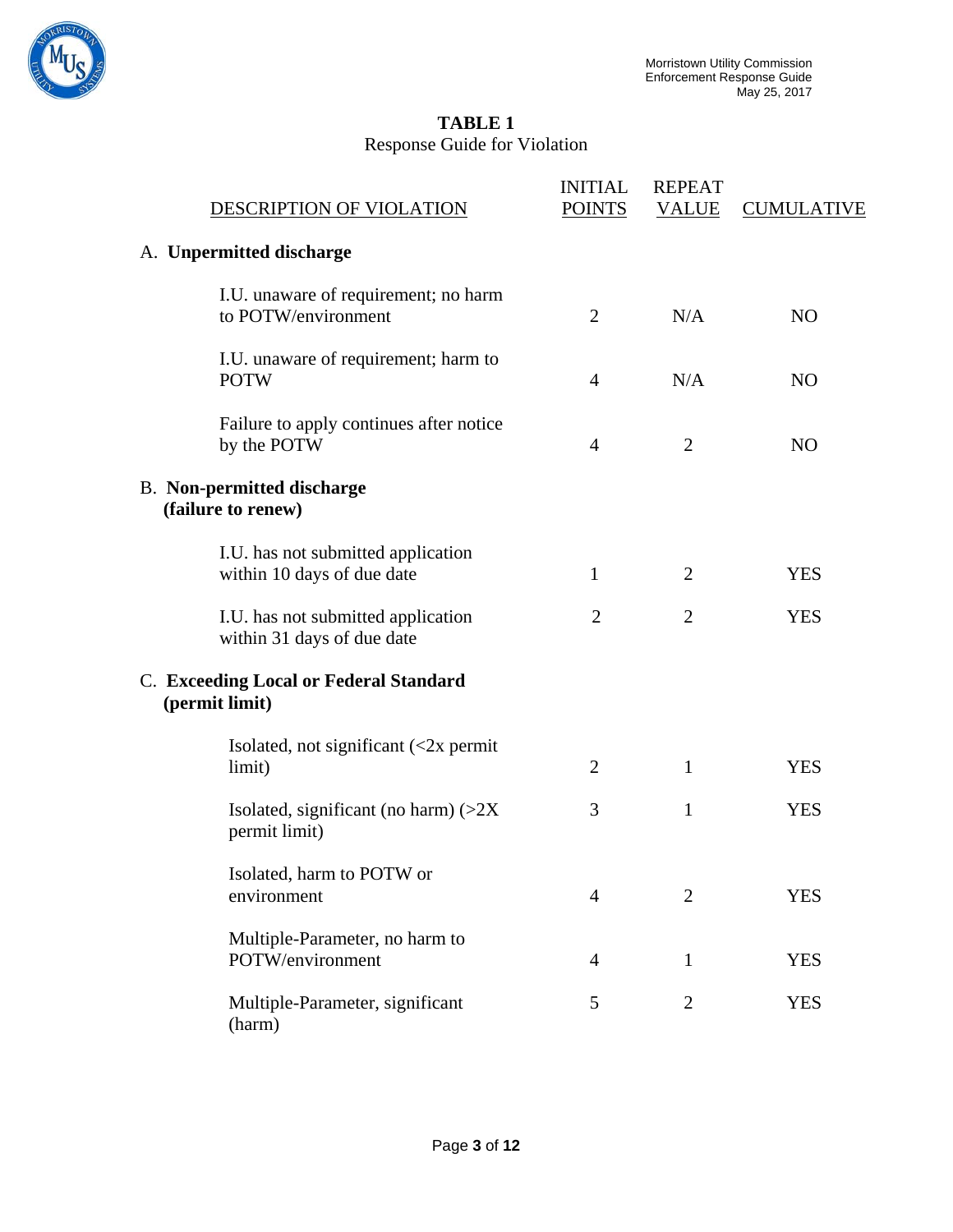

| DESCRIPTION OF VIOLATION                                                     | <b>INITIAL</b><br><b>POINTS</b> | <b>REPEAT</b><br><b>VALUE</b> | <b>CUMULATIVE</b> |
|------------------------------------------------------------------------------|---------------------------------|-------------------------------|-------------------|
| D. Reporting violation                                                       |                                 |                               |                   |
| Report is improperly signed or<br>certified                                  | 1                               | N/A                           | N <sub>O</sub>    |
| Report is improperly signed or<br>certified after notice by POTW             | $\overline{2}$                  | $\mathbf{1}$                  | N <sub>O</sub>    |
| Isolated, not significant                                                    | 1                               | $\mathbf{1}$                  | N <sub>O</sub>    |
| Significant (e.g., report 45 days or<br>more late                            | $\overline{2}$                  | $\mathbf{1}$                  | N <sub>O</sub>    |
| Reports are always late or no<br>reports at all                              | 3                               | $\mathbf{1}$                  | <b>YES</b>        |
| Failure to report spill or changed<br>discharge (no harm)                    | 3                               | $\overline{2}$                | <b>YES</b>        |
| Failure to report spill or changed<br>discharge (results in harm)            | $\overline{4}$                  | $\overline{2}$                | <b>YES</b>        |
| Falsification of self-monitoring<br>reports and certification statements     | 7                               | $\overline{2}$                | <b>YES</b>        |
| E. Failure to install monitoring equipment                                   |                                 |                               |                   |
| Delay of less than 30 days                                                   | 3                               | N/A                           | N <sub>O</sub>    |
| Delay of 30 days or more                                                     | 6                               | N/A                           | N <sub>O</sub>    |
| F. Compliance Schedules (in permit)                                          |                                 |                               |                   |
| Missed milestone by less than 30<br>days, or will not affect final milestone | 2                               | N/A                           | N <sub>O</sub>    |
| Missed milestone by more than 30<br>days, or will affect final milestone     |                                 |                               |                   |
| (good cause for delay)                                                       | $\overline{c}$                  | N/A                           | NO                |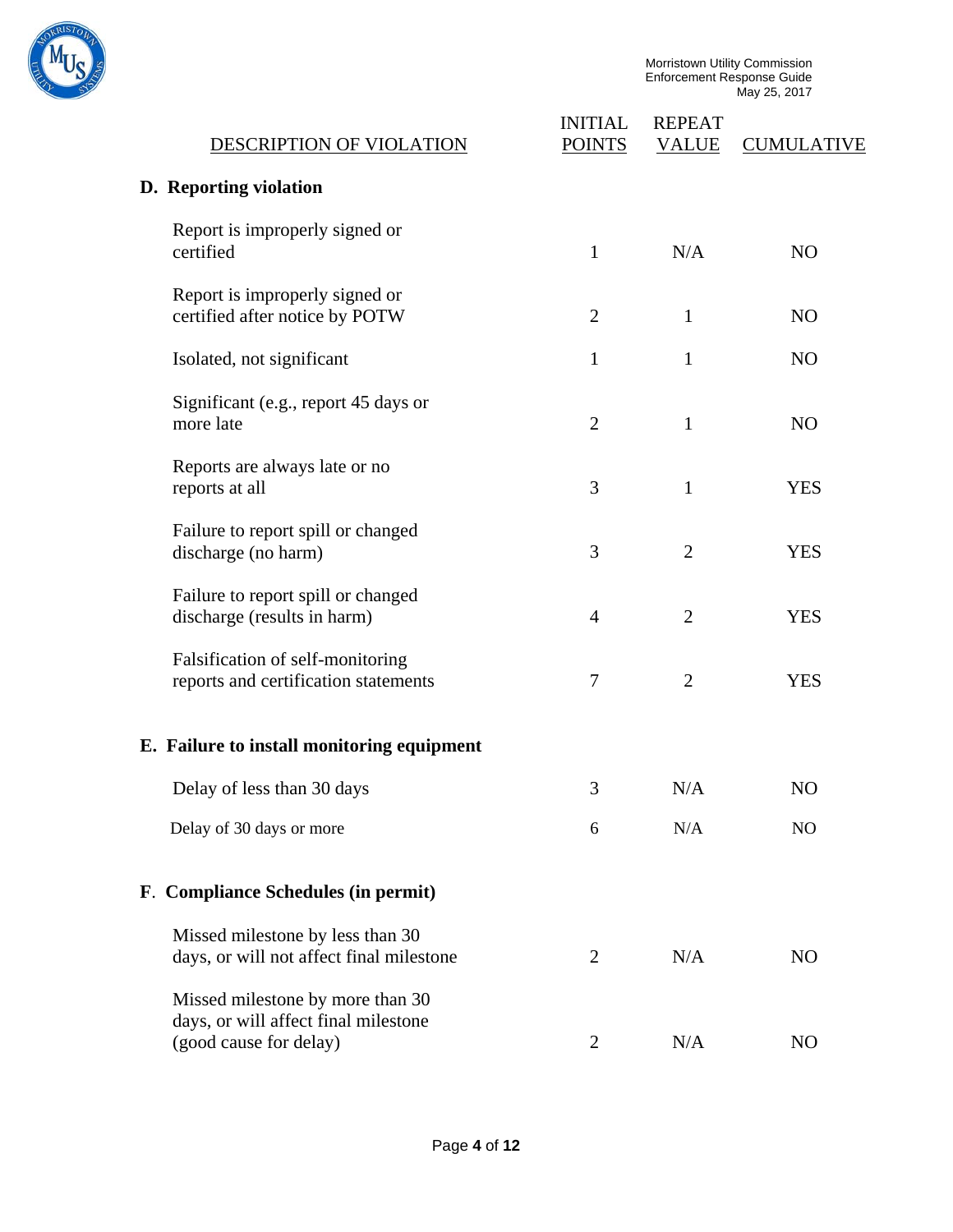

| DESCRIPTION OF VIOLATION                                                                              | <b>INITIAL</b><br><b>POINTS</b> | <b>REPEAT</b><br><b>VALUE</b> | <b>CUMULATIVE</b> |
|-------------------------------------------------------------------------------------------------------|---------------------------------|-------------------------------|-------------------|
| Missed milestone by more than 30<br>days, or will affect final milestone<br>(no good cause for delay) | 5                               | $\overline{2}$                | N <sub>O</sub>    |
| Recurring violation or violation of<br>schedule in Consent or Compliance Order                        | 5                               | $\overline{2}$                | N <sub>O</sub>    |
| Recurring, violation of Administrative<br>Order                                                       | $\overline{7}$                  | $\overline{2}$                | N <sub>O</sub>    |
| <b>G. Other Permit Violations</b>                                                                     |                                 |                               |                   |
| Waste streams are diluted in lieu of<br>treatment                                                     | 3                               | $\overline{2}$                | <b>YES</b>        |
| Failure to mitigate noncompliance or<br>halt production:                                              |                                 |                               |                   |
| Does not result in harm                                                                               | 6                               | $\mathbf{1}$                  | N <sub>O</sub>    |
| Does result in harm                                                                                   | 8                               | 1                             | N <sub>O</sub>    |
| Failure to properly operate and<br>maintain pretreatment facility                                     |                                 |                               |                   |
| See Failure to mitigate, above                                                                        |                                 |                               |                   |
| H. Violations detected during site visits                                                             |                                 |                               |                   |
| Entry denied or consent withdrawn/copies of<br>records denied                                         | 1                               | 3                             | <b>YES</b>        |
| <b>Illegal Discharge</b>                                                                              |                                 |                               |                   |
| No harm to POTW or environment                                                                        | 3                               | $\mathbf{1}$                  | NO                |
| Discharges cause harm or evidence of<br>intent/negligence                                             | $\overline{4}$                  | $\overline{2}$                | <b>YES</b>        |
| Recurring, violation of Consent or<br>Compliance                                                      | 5                               | $\overline{2}$                | <b>YES</b>        |
|                                                                                                       |                                 |                               |                   |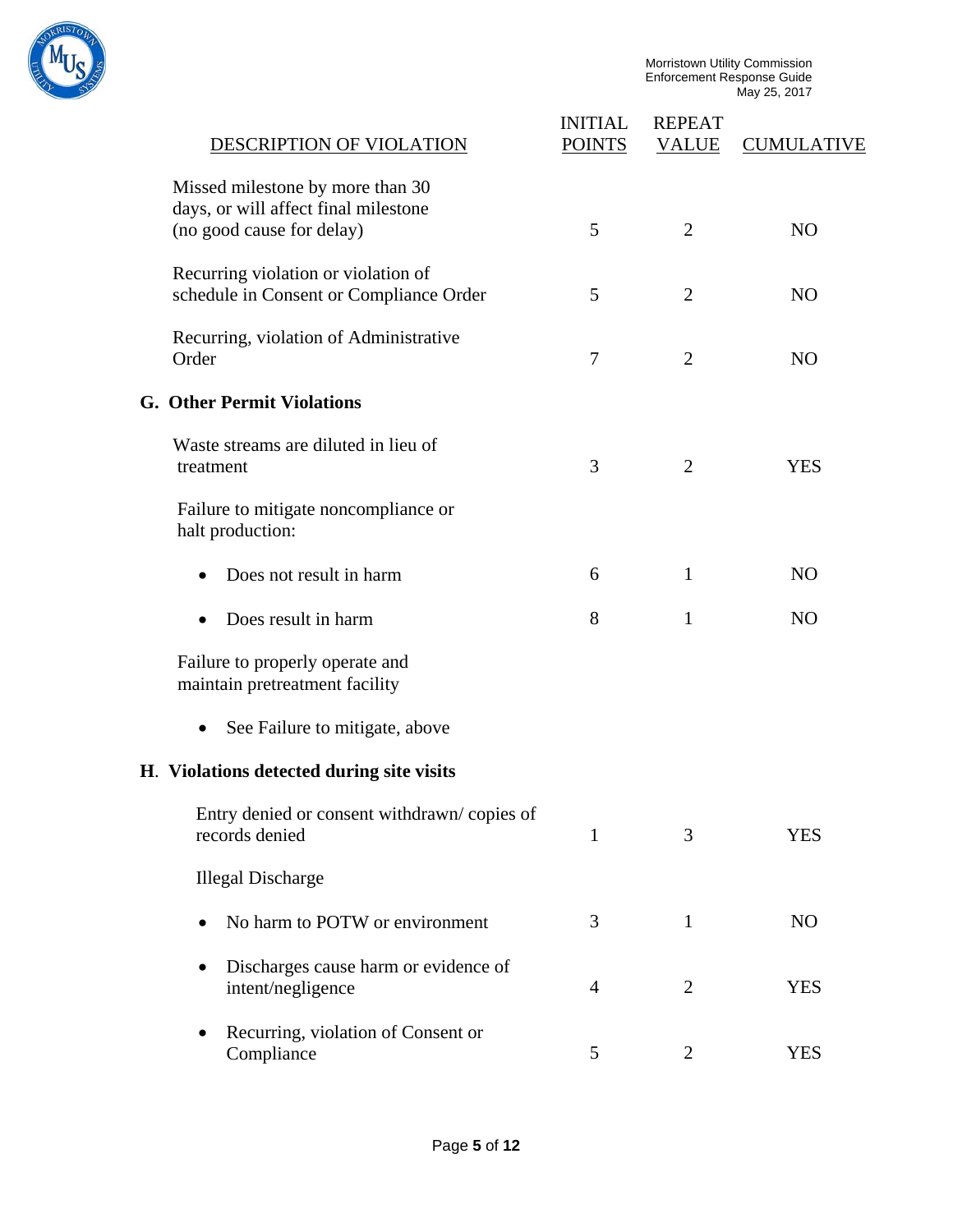

| DESCRIPTION OF VIOLATION                                                            | INITIAI<br><b>POINTS</b> | <b>REPEAT</b><br>VALUE      | <b>CUMULATIVE</b> |
|-------------------------------------------------------------------------------------|--------------------------|-----------------------------|-------------------|
| Inadequate record keeping                                                           |                          |                             |                   |
| Inspector finds files incomplete or<br>$\bullet$<br>missing (no evidence of intent) | റ                        | $\mathcal{D}_{\mathcal{A}}$ | NO.               |
| Recurring<br>$\bullet$                                                              | 4                        | $\mathcal{D}_{\mathcal{L}}$ | NO.               |
| Failure to report additional monitoring/<br>inspector finds additional files        |                          |                             |                   |

#### **I. Criminal intent**

Whenever criminal intent is evident and sufficient evidence exists, such information shall be forwarded to the County District Attorney for his review and possible action. Such shall be in addition to other actions as described in this document.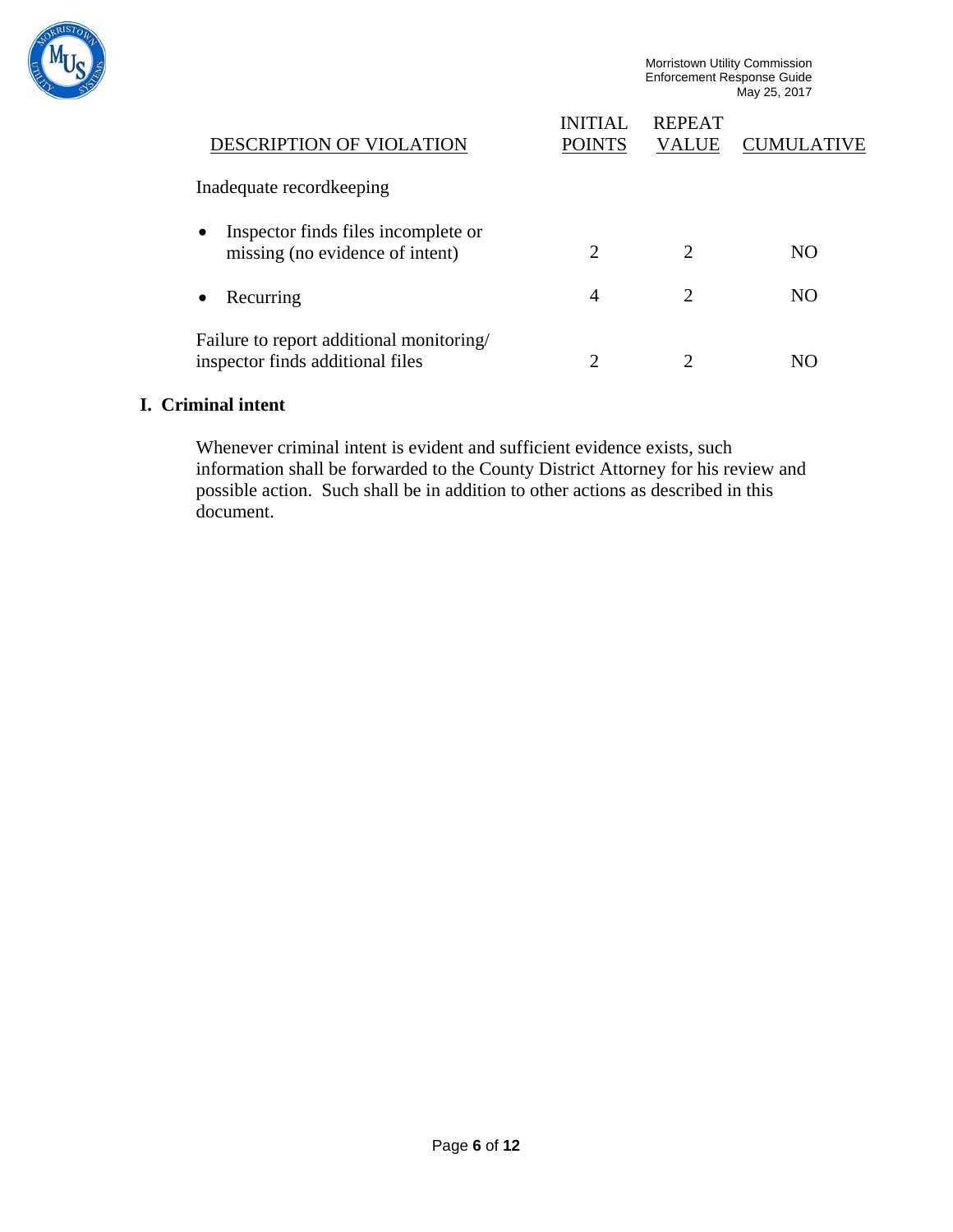

## **RESPONSE GUIDELINE FOR VIOLATION Table 2**

| <b>TOTAL POINTS</b> |                                              |                                    |
|---------------------|----------------------------------------------|------------------------------------|
| <b>CHARGED</b>      | POTW ACTION                                  | <b>RESPONSIBLE</b><br><b>PARTY</b> |
| $\mathbf{1}$        | Documented Phone Call/Meeting                | I                                  |
| $\overline{2}$      | <b>Informative Letter Explaining Rules</b>   | I                                  |
| 3 or 4              | Notice of Violation                          | PC                                 |
| 5                   | <b>Consent Order</b>                         | PC                                 |
| 5                   | Compliance Order with \$500 Penalty          | <b>MWO</b>                         |
| 6                   | Compliance Order with \$750 Penalty          | <b>MWO</b>                         |
| 7                   | Compliance Order with \$1,000 Penalty        | <b>MWO</b>                         |
| 8                   | Compliance Order with \$3,000 Penalty        | <b>MWO</b>                         |
| 9                   | Compliance Order with \$8,000 Penalty        | <b>MWO</b>                         |
| >10                 | Civil Injunction with up to \$10,000 Penalty | GM/UA                              |
| >10                 | <b>Service Termination</b>                   | GM/UA                              |

| T         | $=$ | Inspector                       |
|-----------|-----|---------------------------------|
| PC.       | $=$ | <b>Pretreatment Coordinator</b> |
| $MWO =$   |     | Manager of Water Operations     |
| <b>GM</b> |     | <b>General Manager</b>          |
| UA        | $=$ | <b>Utility Attorney</b>         |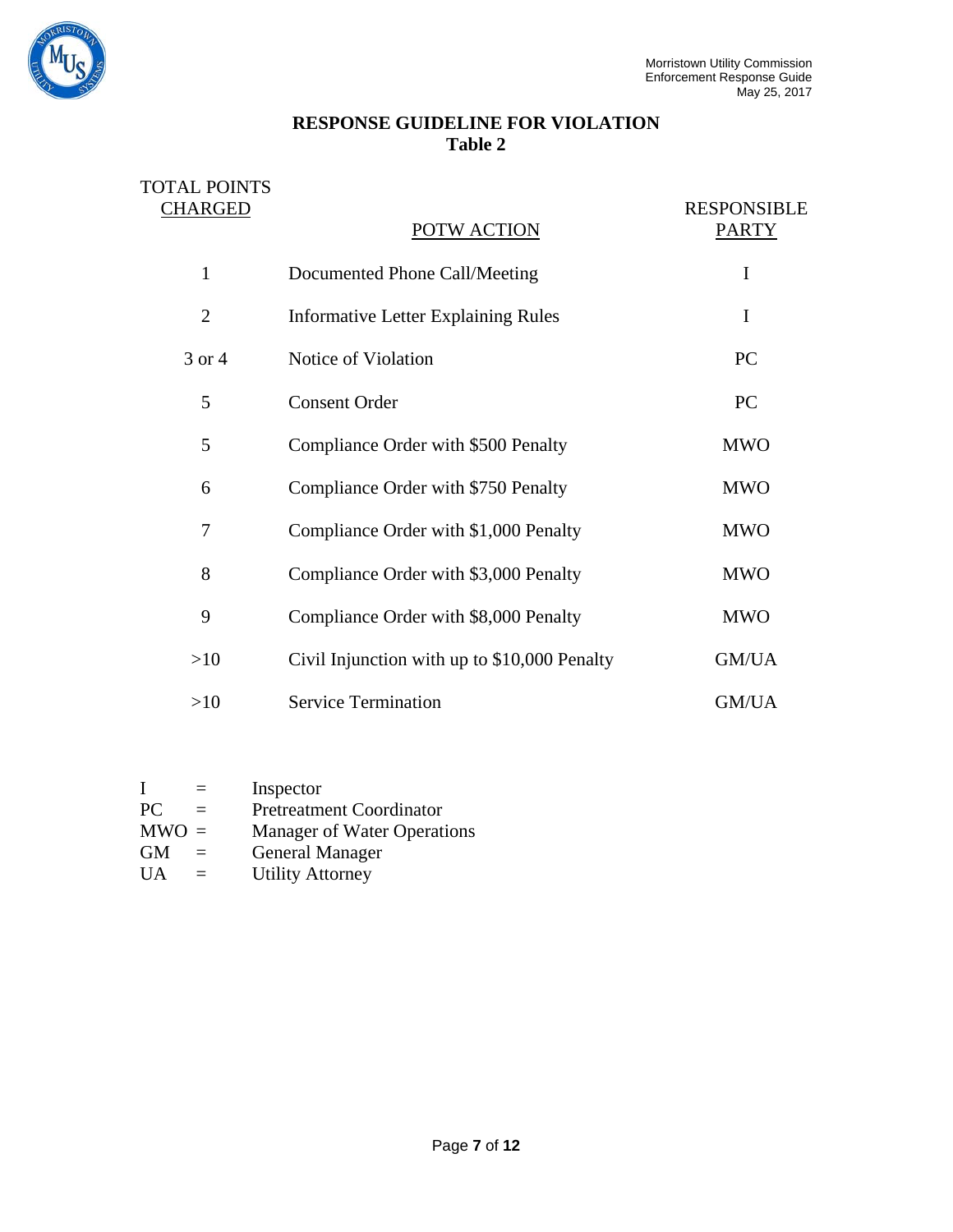

## **3.0 Enforcement Responses**

This section is intended to define the various enforcement responses as outlined in this guide.

The order of precedence is generally outlined in this document, however, nothing in this document shall prevent the POTW from moving to more severe actions before following all of the other actions. The remedies provided in this ERG are not exclusive. Morristown Utility Commission may take any, all, or any combination of these actions against a noncompliant user. Enforcement of pretreatment violations will be in in conformance with the ERG, however, MUC may take other action(s) against any noncompliant user when conditions warrant. MUC may also take more than one simultaneous action against any noncompliant user. MUC may also consider mitigating circumstances and/or immediate action and full cooperation before taking action against a noncompliant user.

Ordinarily, a show cause hearing will be held prior to any enforcement action except a phone call, information letter, or Notice of Violation. The purpose of the show cause hearing is to provide a forum for the I.U. to present a defense to charges as outlined. Show cause hearings are not absolutely required and should not be held when the nature of the violation requires immediate action.

## **3.1 Documented Phone Call or Meeting**

In the case of the most minor violation of an I. U.'s permit or MUC Policy, a phone call or informal meeting may be sufficient to obtain the desired compliance.

Such phone calls are to be documented in writing. A copy of the notes shall be placed in the I.U.'s master file.

Likewise, when an informal meeting is required, written notes shall be kept summarizing the meeting. A formal summary of the notes should be distributed to all major participants of the meeting and both the notes and the summary placed in the I.U.'s master file.

Persons wishing to take exception to the notes should be asked to respond in writing.

The MUC Pretreatment Coordinator will endeavor to complete these steps within one (1) working day of first knowledge of the violation.

## **3.2 Information Letter**

An information letter (IL) is distinguished from a notice of violation (NOV) only in emphasis.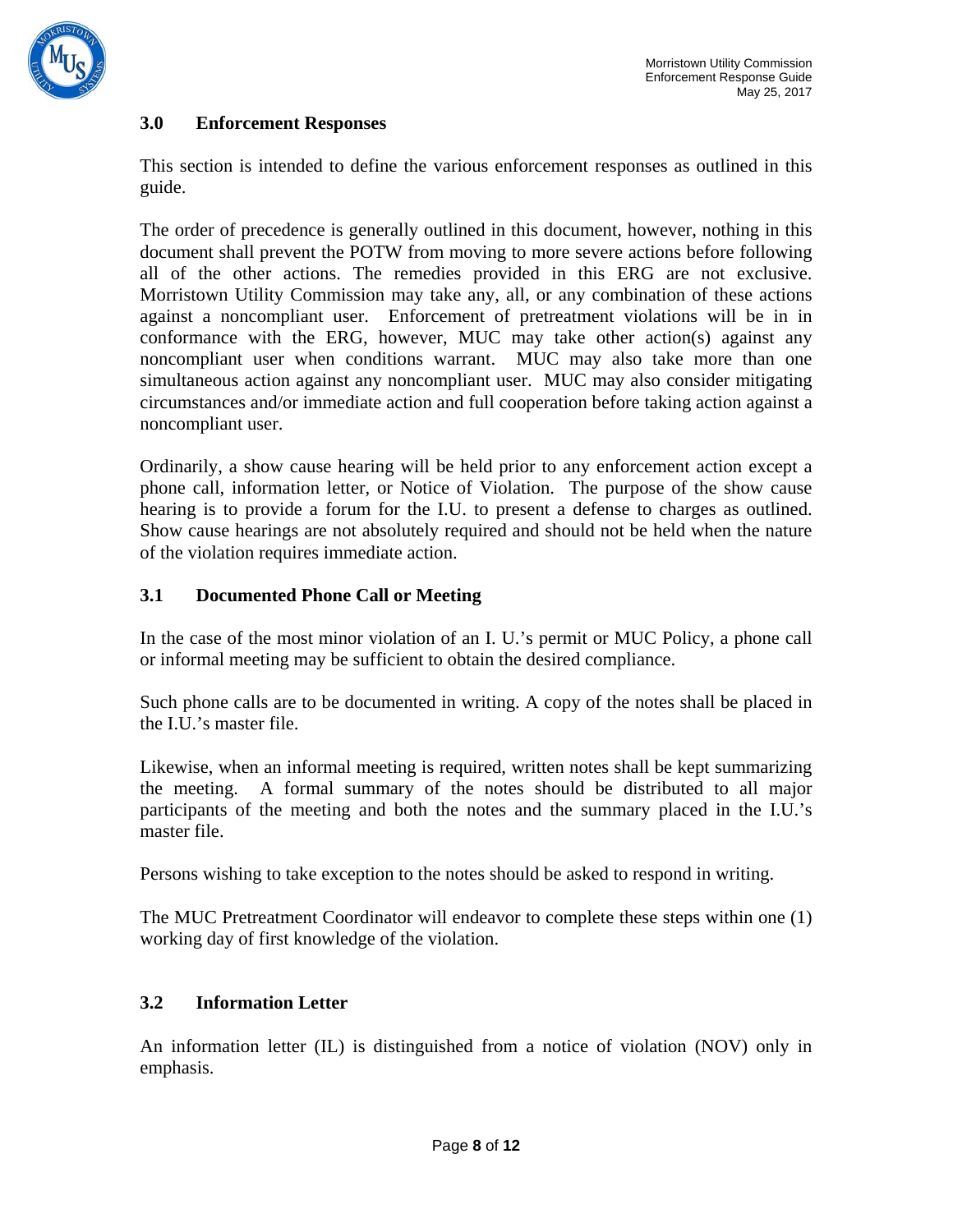

The primary objective of the IL is to communicate requirements or commentary to parties requiring information. The letter may or may not reference violations of IU Permits or MUC Policy, but if said violations are referenced, the purpose is to provide the required information to ensure voluntary future compliance by the I.U.

The MUC Pretreatment Coordinator will endeavor to complete these steps within three (3) working days of first knowledge of the violation.

# **3.3 Notice of Violation**

A notice of violation (NOV) is an official communication from Morristown Utilities Commission (MUC) to a noncompliant industrial user, informing the user that a permit, or MUC Industrial Pretreatment Policy violation has occurred.

An NOV may require the Industrial User to submit a written explanation of the violation or a plan for correction and prevention thereof. The NOV should, however, provide the I.U. with an opportunity to correct noncompliance on its own initiative rather than according to a strict schedule of actions determined by MUC.

An NOV may contain a date by or on which MUC will inspect or sample the industrial user to verify that compliance with the policy and permit has been reestablished.

An NOV will also be used as the transmittal document for orders to meet with MUC representatives to arrange for the development of a Consent Order or further, to appear at a show cause hearing prior to issuance of a Compliance Order.

The MUC Pretreatment Coordinator will endeavor to complete these steps within 14 calendar days of first knowledge of the violation

## **3.4 Enforcement Remedies**

Consent and Compliance Orders are enforcement documents which direct users to undertake or cease specific activities.

a) Consent Orders are enforcement documents establishing an agreement with the user responsible for the noncompliance, with their consent.

Such orders will include specific actions the user agrees to take to correct the noncompliance with an agreed time frame for completion specified.

No monetary penalties will accompany a Consent Order.

Failure of a user to enter into a Consent Order will result in issuance of a Compliance Order as outlined below.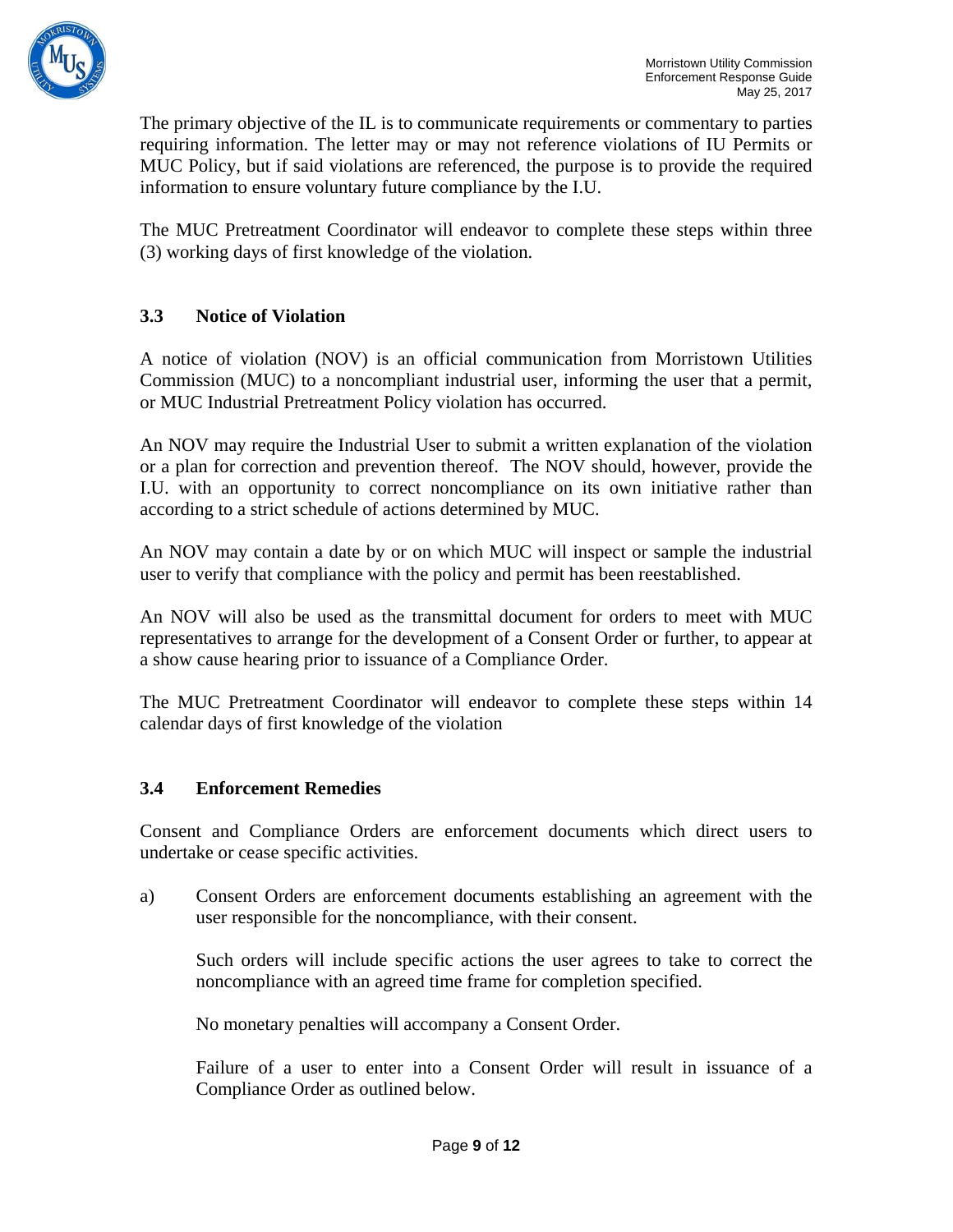

Consent Orders will typically be executed within 30 days of the first knowledge of the violation.

b) Compliance Orders are enforcement documents issued to the user without their consent. Such orders shall direct specific corrective measures with specific timeframes for completion and penalties. Failure to comply with the terms and timelines of the compliance order may result in issuance of additional penalties and/or termination of utility service to the user.

Compliance Orders are intended to assure compliance with an agreement and specific action to be taken by the user to correct the noncompliance within a time period specified by the order. Compliance Orders will be issued whenever a noncompliance is severe enough to warrant that action per Table 2 of this Guide or the user has failed to enter into a Consent Order as outlined in 4.4 (a) above.

The order shall require that the user: (a) Comply forthwith; and (b) Take such appropriate remedial or preventive action as may be needed to properly address a continuing or threatened violation, including halting operations and terminating the discharge.

Monetary penalties will accompany a Compliance Order per Table 2 of this policy

Compliance Orders will generally contain the following components:

- A. Title The title will specify the type of order being issued (see above), to whom it is being issued, summarize the purpose of the order, contain an identification number and be printed on the MUC letterhead.
- B. Legal Authority The authority under which the order is issued (the MUC Industrial Pretreatment Policy and the City of Morristown Water Pollution Control Ordinance).
- C. The Finding of Noncompliance All violations will be described including the dates, the specific permit condition/policy/ordinance provisions violated, and any damages known and attributable to the violation.
- D. Ordered Activity All orders should be clearly set out including installation of treatment technology, additional monitoring, appearance at show cause hearings, etc. Ordered penalties will generally be identified in this section.
- E. Milestone Dates for Corrective Actions Where compliance schedules are used, all progress or "milestone" dates must be clearly established, including due dates for any required written reports.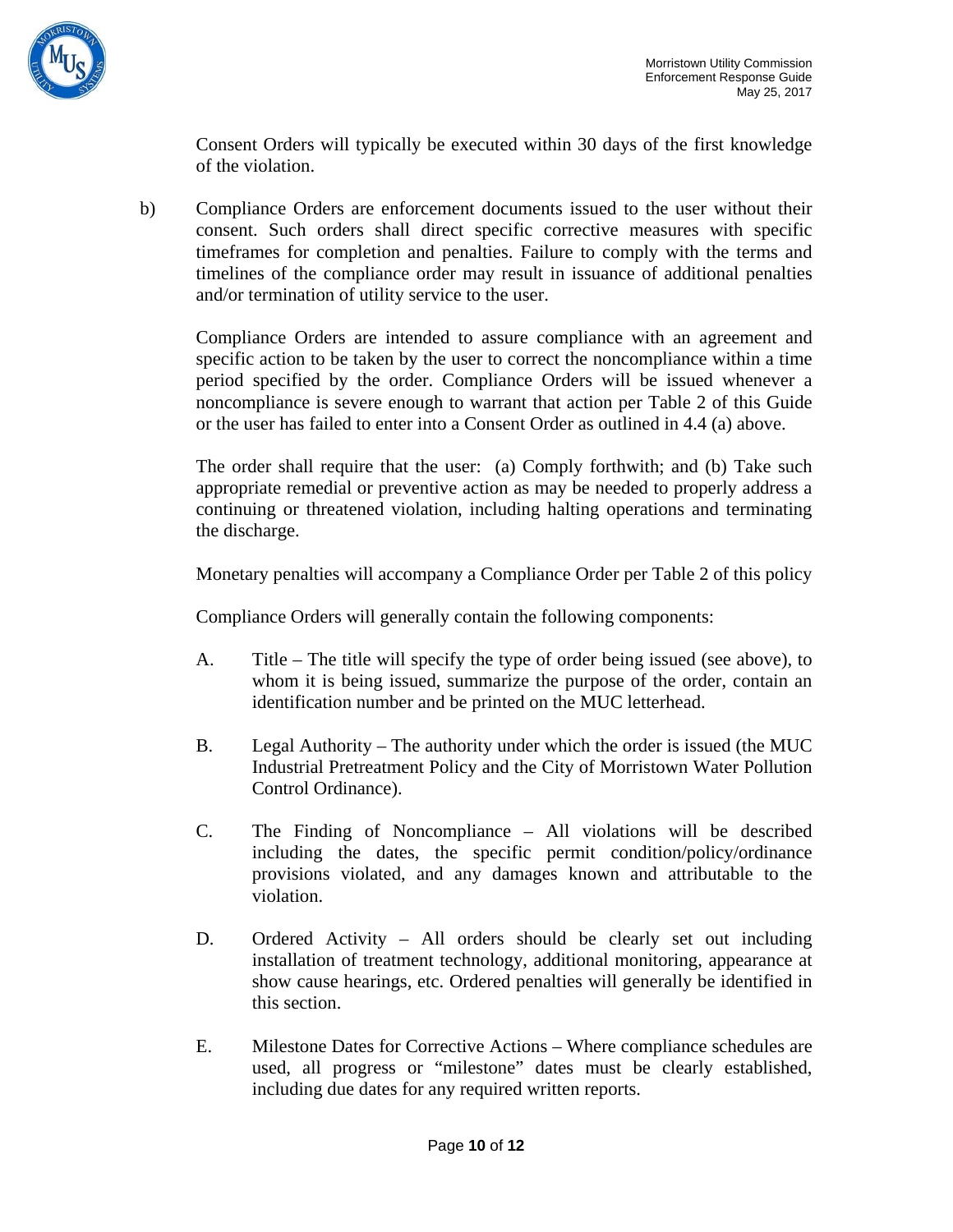

F. Standard Clauses – The document will contain clauses which provide that: (i) Compliance with the terms and conditions of the AO will not be construed to relieve the user of it's obligation to comply with applicable state, federal, or local law; (ii) Violation of the Compliance Order itself may subject the user to all penalties available under the MUC Policy and City Water Pollution Control Ordinance; (iii) No provision of the order will be construed to limit MUC's authority to issue supplementary or additional orders or to take action deemed necessary to implement it's pretreatment program or ordinance; (iv) Provision of the order shall be binding upon the user, it's offices, directors, agents, employees, successors, assigned, and all persons, firms incorporations acting under, through, or on behalf of the user.

Compliance Orders will typically be executed within 30 days of the first knowledge of the violation.

## **3.5 Judicial Remedies**

As outlined in Section 18-407(9) of the ordinance, MUC may petition the appropriate court(s) for the issuance of preliminary or permanent injunctions or both (as may be appropriate) to restrain or compel the activities on the part of a user.

Such action shall be taken through the MUC General Manager and the Utility Attorney.

Due to the gravity of this situation, the Utility Attorney will typically be notified within 10 calendar days of the violation and the need for action.

## **3.6 Penalties, Administrative or Civil**

The City Water Pollution Control Ordinance grants authority to the Morristown Utilities Commission to assess penalties not to exceed \$10,000 per violation. Each day on which the noncompliance occurs can be deemed a separate and distinct violation. Additionally, Section 6(b)(ii) of the Policy authorizes MUC to seek a civil penalty for actual damages incurred by the POTW.

Before assessment of an administrative penalty, a show cause hearing should be held with the noncompliant industry.

The mechanism for leveling an administrative penalty shall be the Compliance Order. Upon receipt of a Compliance Order instructing it do so, the industrial user will submit payment to Morristown Utility Commission in the amount